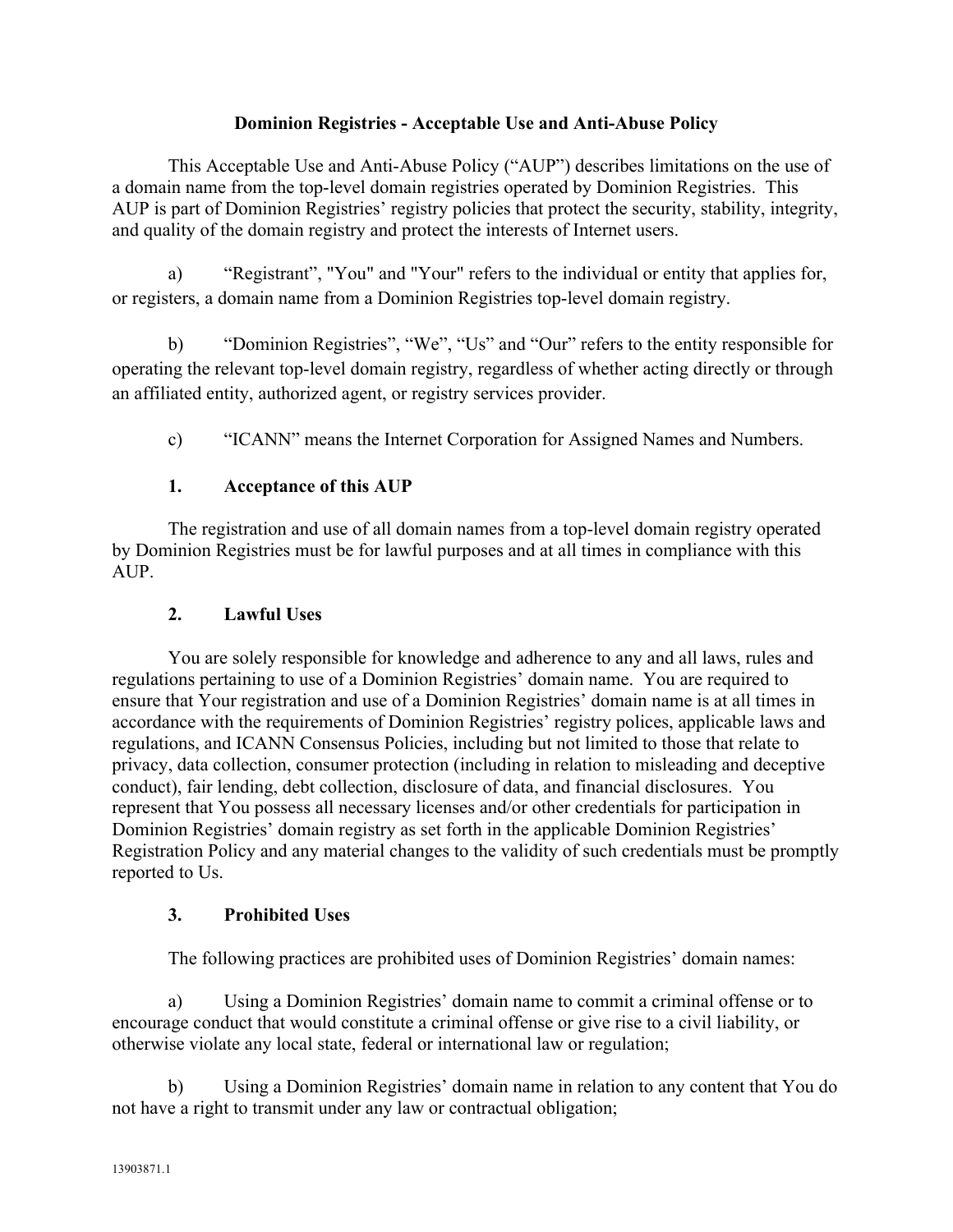c) Infringing any trademark or intellectual property rights of any other party;

d) Claiming a relationship with or to speak for any individual, business, association, institution or other organization for which you are not authorized to claim such a relationship;

e) Communicating, transmitting, or sending unsolicited bulk email messages or other electronic communications of any kind including, but not limited to, unsolicited commercial advertising and informational announcements as prohibited by applicable law;

f) Engaging in any activities that do, or are designed to, harass, or that will cause a denial-of-service for any other Internet user;

g) Communicating, transmitting, or sending any material by email or otherwise that harasses another person or that threatens or encourages bodily harm or destruction of property;

h) Communicating, transmitting, or sending misleading and/or fraudulent offers;

i) Adding, removing, modifying, or forging any network header information with the effect of misleading or deceiving another person or attempting to impersonate another person by using forged headers or other forged identifying information;

j) Transmitting or distributing anything that contains a virus, "Trojan Horse," adware or spyware, malware, or corrupted data;

k) Using a Dominion Registries' domain name in any botnet, including, but not limited to, the use of malicious fast flux hosting;

l) Using a Dominion Registries' domain name to publicize child pornography or images of sexual abuse;

m) Using a Dominion Registries' domain name to promote, encourage, sell, or distribute medication without a valid subscription in violation of applicable law;

n) Obtaining or attempting to obtain Our services by any means or device with the intent to avoid payment;

o) Using a Dominion Registries' domain name in a manner that interferes with the use or enjoyment by other registrants including, without limitation, excessive use of Our services;

p) Advertising, transmitting, or otherwise making available or using any software, program, product, or service that is designed to violate this AUP;

q) Using webpages that are designed to trick recipients into divulging sensitive data such as usernames, passwords, or financial data;